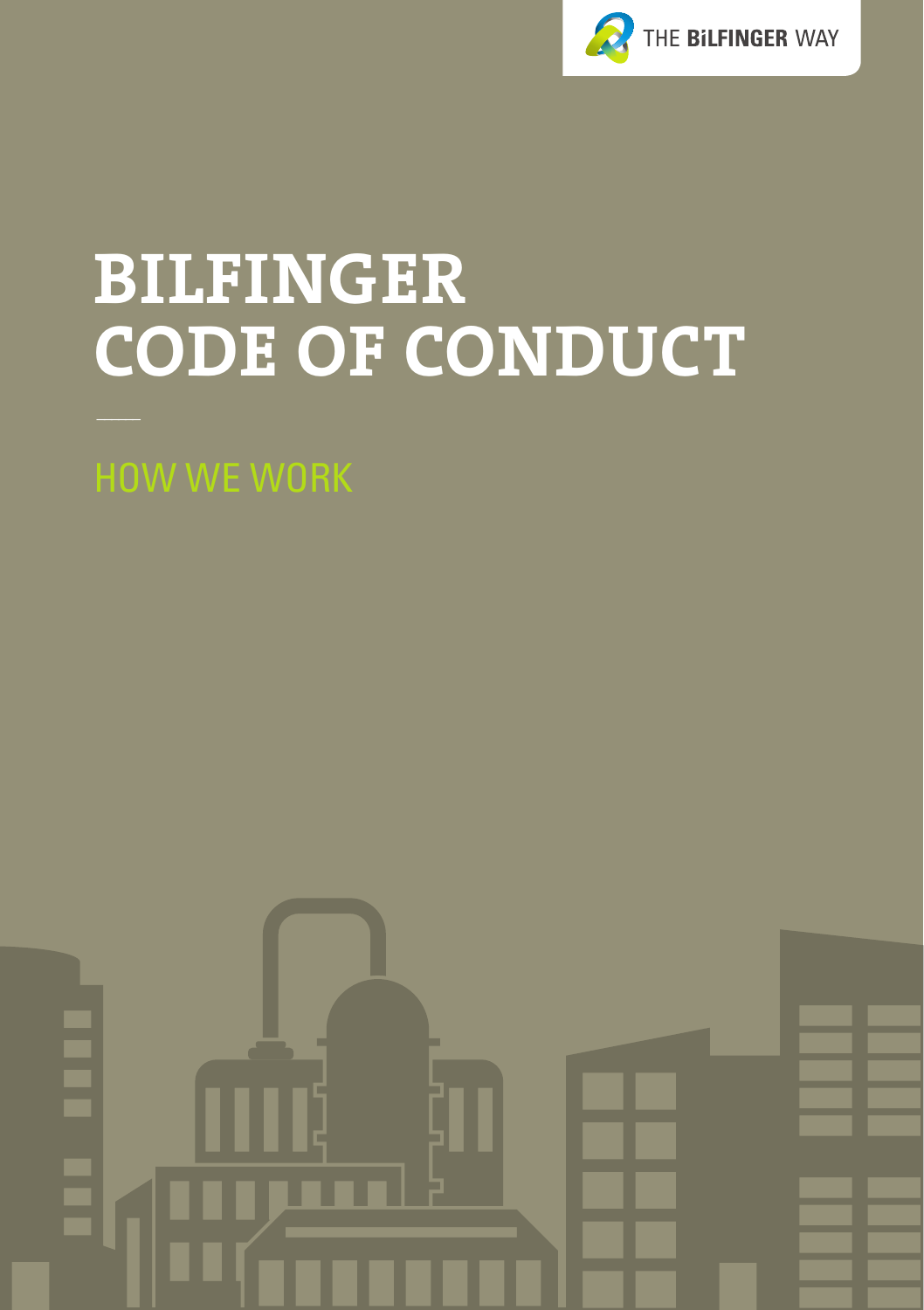#### **CONTENTS**

| $\mathbf{1}$    | Letter from the Executive Board                    | 3              |
|-----------------|----------------------------------------------------|----------------|
| $\overline{2}$  | <b>Basic Principles</b>                            | 4              |
| 3               | <b>Maintaining Integrity</b>                       | 6              |
| 3.1             | Corporate Governance                               | 6              |
| 3.2             | <b>Fighting Corruption</b>                         | $\overline{7}$ |
| 3.3             | Avoiding Conflicts of Interest                     | 8              |
| 3.4             | Money Laundering                                   | 8              |
| $\overline{4}$  | <b>Using Assets and Information</b>                | 9              |
| 4.1             | Handling Intellectual Property and Physical Assets | 9              |
| 4.2             | Insider Information and Trading                    | 10             |
| 5               | <b>Competitive Behavior</b>                        | 11             |
| 5.1             | <b>Competing Fairly</b>                            | 11             |
| 5.2             | Cooperation with Subcontractors and Suppliers      | 12             |
| $6\phantom{1}6$ | <b>Employees</b>                                   | 13             |
| 6.1             | Occupational Health & Safety                       | 13             |
| 6.2             | Fair Employment                                    | 14             |
| $\overline{7}$  | Our Responsibility to Society and the Environment  | 15             |
| 7.1             | Human Rights                                       | 15             |
| 7.2             | Society and Communities                            | 16             |
| 7.3             | Environment                                        | 16             |
| 8               | <b>Further Guidance</b>                            | 17             |
| 8.1             | Information and Monitoring                         | 17             |
| 8.2             | Reporting of Violations and Concerns               | 18             |
| 8.3             | <b>Consultation and Information</b>                | 19             |
|                 |                                                    |                |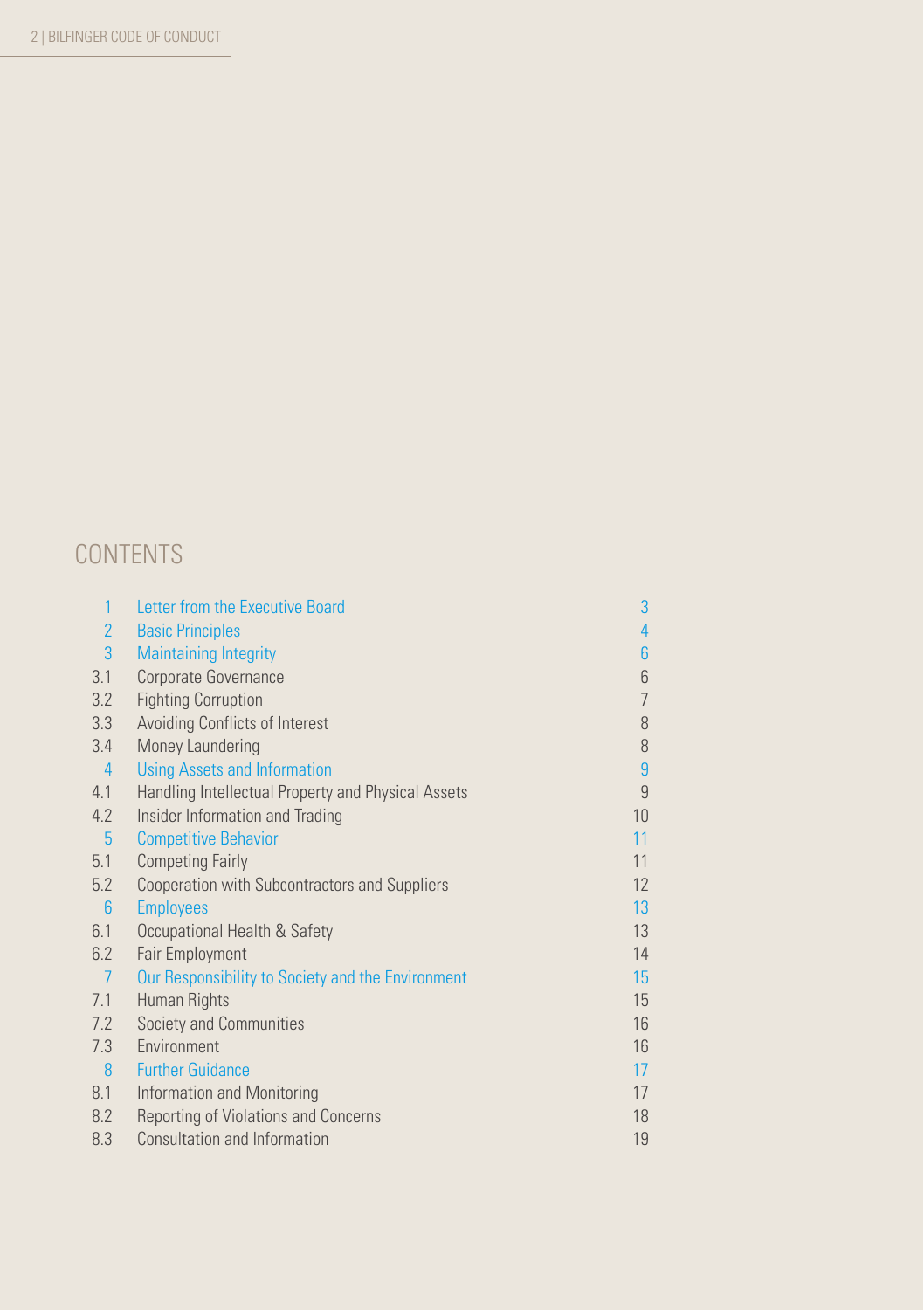

#### DEAR COLLEAGUES,

"We make it work" is our core promise to our customers. You, our employees, fulfill this promise every day with your know-how and commitment.

However, Bilfinger does not only stand for specialist competences. How we deal with each other and with our business partners is also a key part of our identity as a company. The Bilfinger Code of Conduct therefore includes binding guidelines for our actions. Bribery and non-compliant behaviour have no place at Bilfinger. Our position is: zero tolerance – at all levels of our company.

The fundamental principles for acting with integrity described in our Code of Conduct apply to all Bilfinger managers and employees worldwide, regardless of where they work or the job they do. They will help you to make the right decisions in your everyday work.

The integrity of our company is decisive for our business success. Our customers and business partners judge us by our actions. By always acting with integrity, we make a key contribution to the sustainable success of Bilfinger.

Thank you for your support,

Tom Blades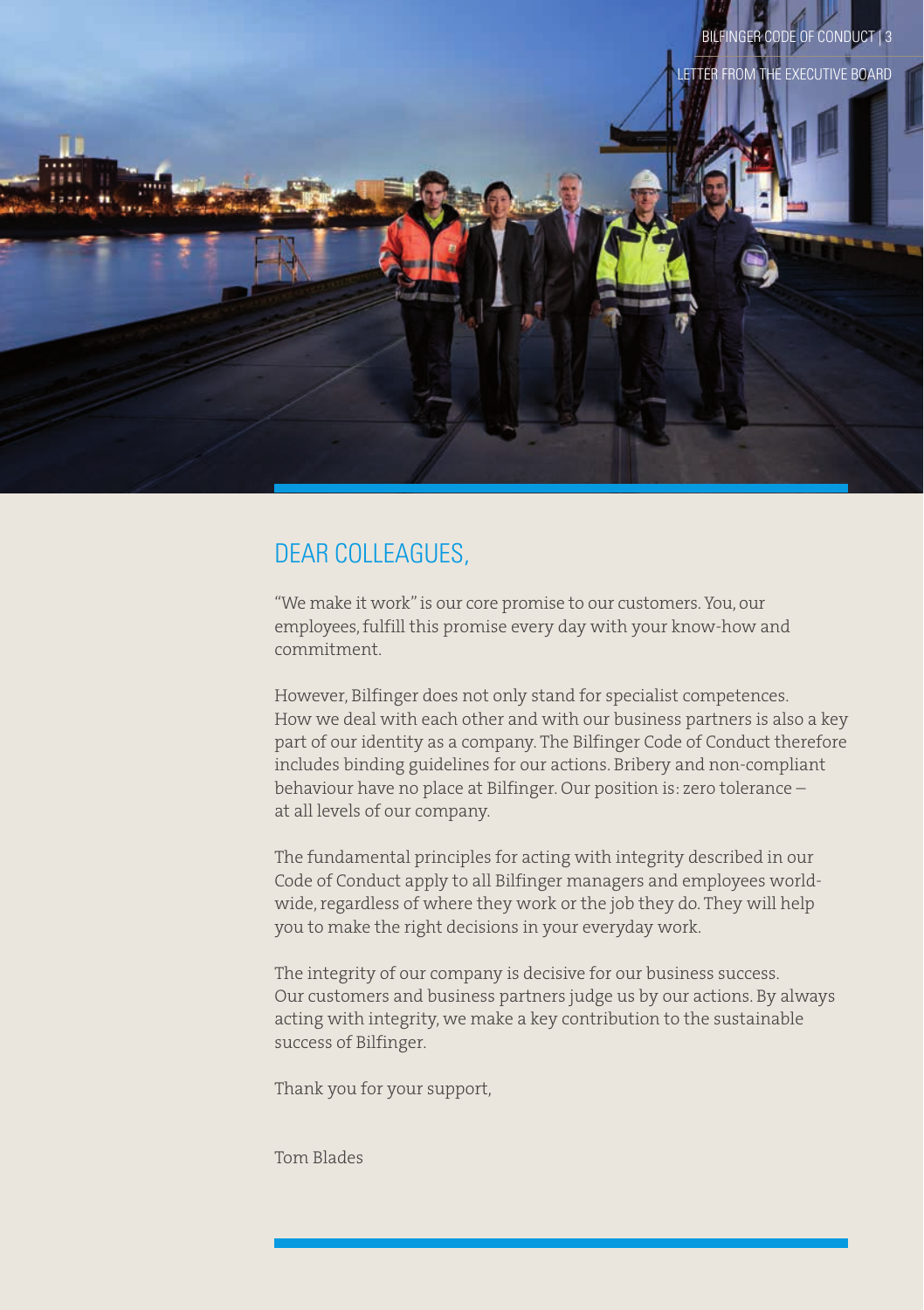#### BASIC PRINCIPLES

## **2 BASIC PRINCIPLES**

The Code of Conduct brings together the basic principles and rules which apply to all employees at Bilfinger. The policies and procedures developed on the basis of this Code of Conduct, which you will also find in the Bilfinger Intranet, look at key subject areas in greater detail and provide further orientation.

#### ALL BILFINGER EMPLOYEES BEAR RESPONSIBILITY FOR THE FOLLOWING:

#### **OUR VALUES**

We familiarize ourselves with the values and information as laid out in the Mission Statement and this Code of Conduct and pledge to follow them. We assume responsibility for what we do, observe applicable laws and ensure that we always act in line with internal policies and procedures. We seek advice in case of questions or uncertainties. If we suspect that a rule has been violated, we act immeditately and ensure that measures for clarification are introduced.

#### **OUR CUSTOMERS**

We put our customers first. We are a solid, ambitious and straightforward partner for them. We place trust in others and seek to earn trust ourselves.

#### **OUR COMPANY**

We act in the interest of the company. We care for, cultivate and protect our corporate values.

#### OUR COMMITMENT

Bilfinger is a leading international industrial services provider. We solve the complex challenges facing our customers and, in so doing, allow them to focus on their core competences. Being internationally active also means bearing global responsibility. Integrity is

the basis of our corporate culture. All of our employees are committed to acting responsibly. As an employer, Bilfinger promotes an understanding of entrepreneurial integrity and correspondingly informs, educates and supports its employees.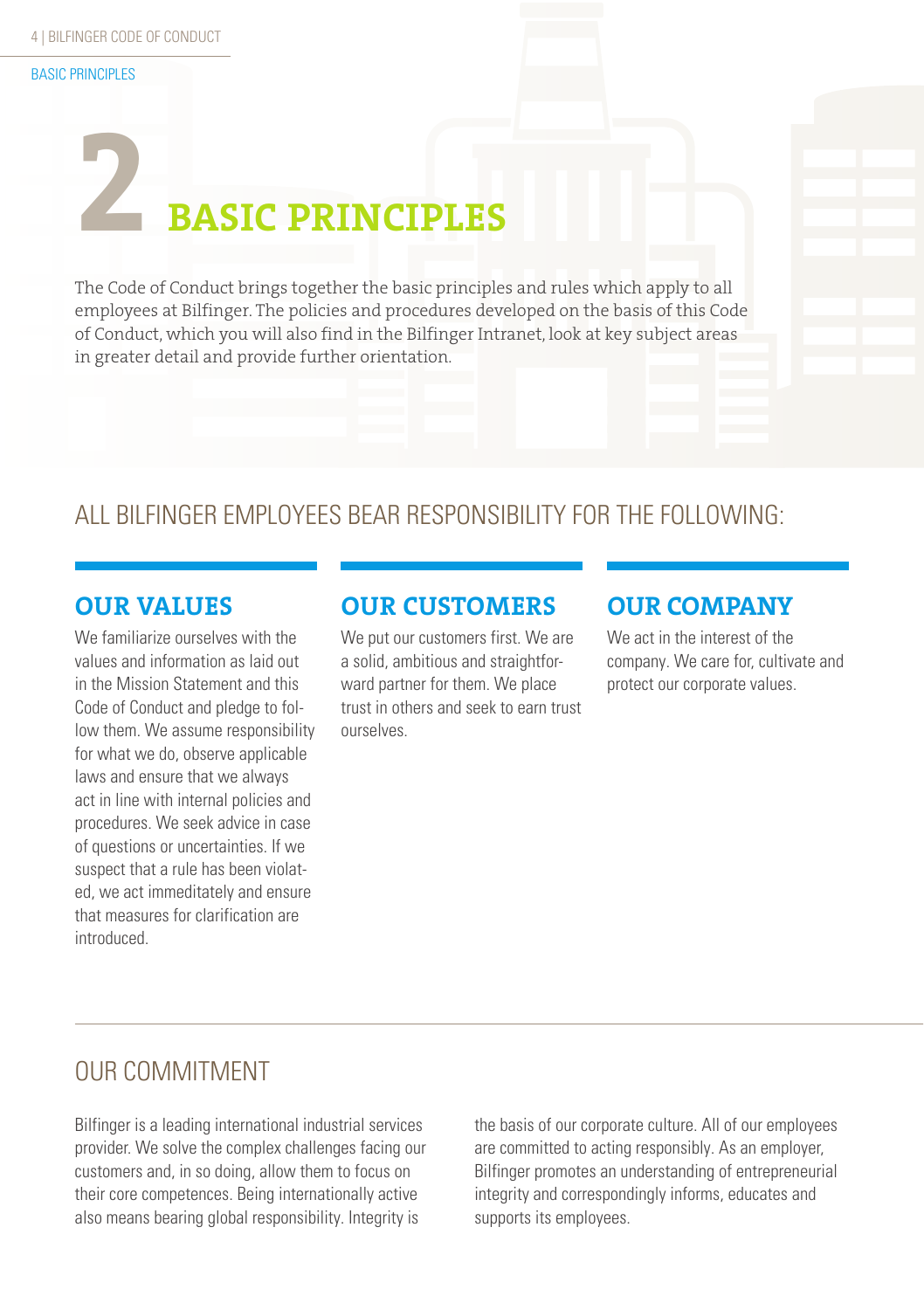BILFINGER CODE OF CONDUCT | 5

**BASIC PRINCIPLES** 

Should you have any questions about the rules set out in this Code of Conduct or if you are unsure how you should act in a certain situation, speak to your supervisor or a compliance officer, or contact the Bilfinger Compliance Help-Desk, **+49-(0)-6102-833-9700**, **compliance.helpdesk@bilfinger.com.**

#### **OUR COLLEAGUES**

The commitment of its employees is what makes Bilfinger successful. We collaborate with our colleagues. share our knowledge and create an environment in which everyone has the opportunity to thrive. We develop our employees' skills, recognize their commitment and treat each other with respect, tolerance, fairness and loyalty.

#### **THE ENVIRONMENT**

We are aware of our responsibility towards the environment. Protecting and maintaining our natural surroundings in all its diversity is a global challenge. We conduct our business with this in mind.

#### **SOCIETY**

As a responsible company and a major employer, Bilfinger also assumes social responsibility. Bilfinger uses its technical knowledge, its influence and its presence at many locations worldwide to make a sustainable contribution to social developement.

#### WHAT MANAGERS BEAR ADDITIONAL RESPONSIBILITY FOR:

Promoting and supporting actions that demonstrate integrity is first and foremost the responsibility of our managers. An integral part of their leadership role is to provide our employees with clear orientation. They build relationships based on trust and address questions or comments from their employees.

Our managers ensure that the rules are known and adhered to in the working environment. They inform their employees about the importance of correct behavior and the consequences of improper behavior.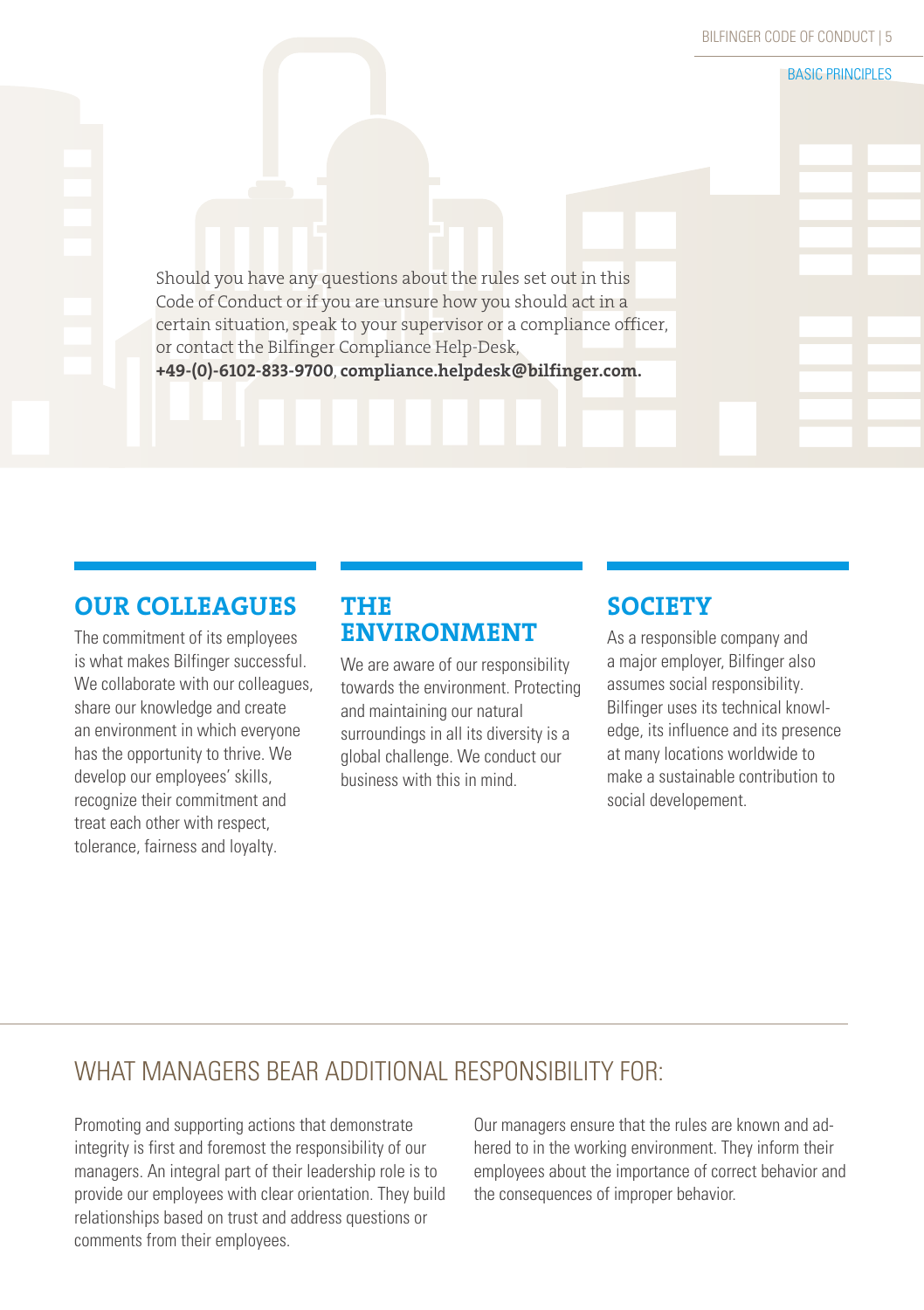## **MAINTAINING INTEGRITY 3**

#### **AT BILFINGER WE**

- adhere to generally accepted principles of corporate governance
- are committed to conducting our business with integrity
- maintain transparency in our business dealings
- avoid situations that create conflicts of interest
- do not participate in criminal activities and do not tolerate such activities

## **3.1** CORPORATE GOVERNANCE

The term corporate governance refers to the management and control systems of our company that contribute to its sucessful and sustainable operation. These include business management principles and policies as well as our internal and external monitoring and control mechanisms. These systems are essential for responsible corporate governance. They form the basis for ensuring that customers, employees, the capital markets and the general public can trust in Bilfinger.

#### **OUR PRINCIPLES**

We are quided by generally **accepted principles of responsible corporate governance**, ensuring the value-oriented and sustainable management and control of our company.

**We comply with legal requirements**, internal policies and other rules of Biflinger.

**Curation is primarily based on delivering** what we promise. We establish an **integrity driven corporate culture** and hold ourselves accountable for our actions.

**We provide a true, fair and accurate reporting** to our stakeholders at all times. Our shareholders can rely on us to ensure that Bilfinger's financial information is accurate and complete.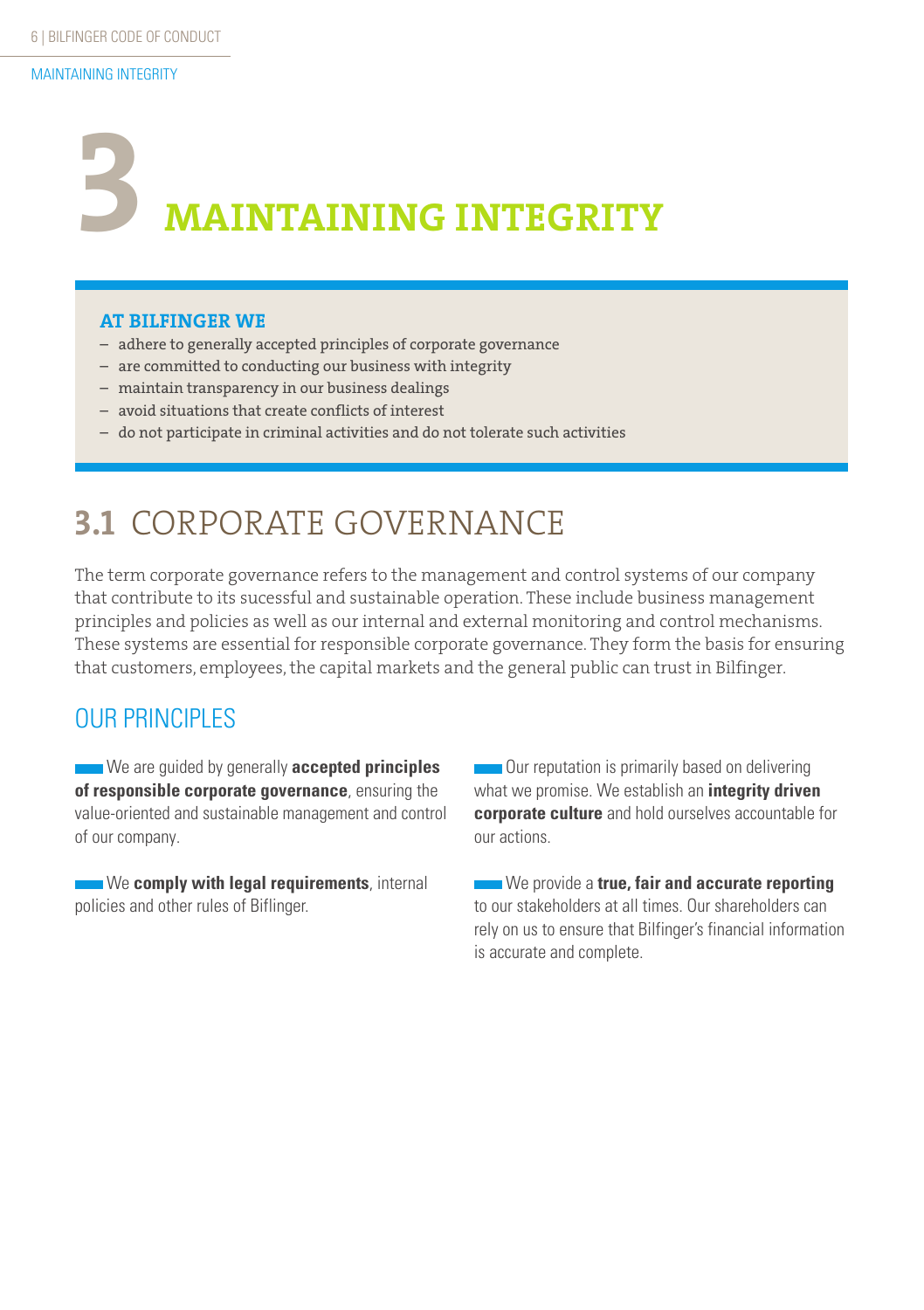## **3.2** FIGHTING CORRUPTION

Corrupt behavior is contrary to our values and we take active steps to ensure that corruption does not occur in relation to our business activities. Corruption undermines legitimate business relationships, distorts competition and exposes companies and individuals to risk. Therefore, all countries in the world have implemented laws prohibiting corruption, some even with extraterritorial reach in cases involving bribes paid in foreign countries.

#### **OUR PRINCIPLES**

**Bribery and corruption are prohibited** and our policy is simple: We do not promise or grant, either directly or indirectly, the giving of money or anything of value to customers, suppliers or other parties to influence decisions or to obtain any improper financial advantage. This principle also applies in the reverse direction, so that no individual acting for or on behalf of Bilfinger in their dealings with those parties may accept anything of value with the intention to obtain any improper advantage. Should you suspect corruption, please contact your supervisor, an employee from the compliance department or the Compliance Help-Desk.

**Facilitation payments**, small payments to secure or speed up a routine government action are considered bribes and are therefore prohibited.

When supporting organizations and projects with **donations**, we want to contribute to a good cause. We do not expect or accept anything in return.

Our **sponsoring activities** – as part of promoting the Bilfinger brand and enhancing the company's image – can never be linked to seeking or obtaining an improper business advantage.

**Contract Offering occasional gifts, entertainment or hospitality** is in the normal course of business. However, we never use these as ways to influence decisions or to obtain an improper advantage from a public official\* or other business partners. All gifts and hospitality must be modest, appropriate in a given context and infrequent.

Given the nature of our business, we regularly interact with **public officials\*** all around the world, whether directly or indirectly. However, we must be aware that many jurisdictions apply strict rules when interacting with public officials, such as prohibiting the giving of anything of value to public officials or requirements relating to the disclosure of relationships with public officials. We therefore expect our employees to take particular care when interacting with public officials, to make sure they always comply with applicable laws and regulations and follow our own policies.

**Bilfinger and its business units and companies** do not make **donations** to **political organizations, parties or individual politicians**.

**Maintaining accurate books and records** is an essential part of our corporate integrity and is crucial to our business success. They guide our corporate decision-making as well as the positioning of our business and management priorities and are necessary to fulfill our disclosure requirements. Therefore, our books and records must correctly reflect all business transactions and expenditures, be complete, transparent and in accordance with applicable laws as well as Bilfinger's own accounting and reporting policies and procedures.

*\*The term "public official" is defined quite broadly by applicable laws and includes all employees of governments, ministries, authorities or other such institutions as well as international organizations and persons acting in an official capacity or on behalf of one of the aforementioned institutions.*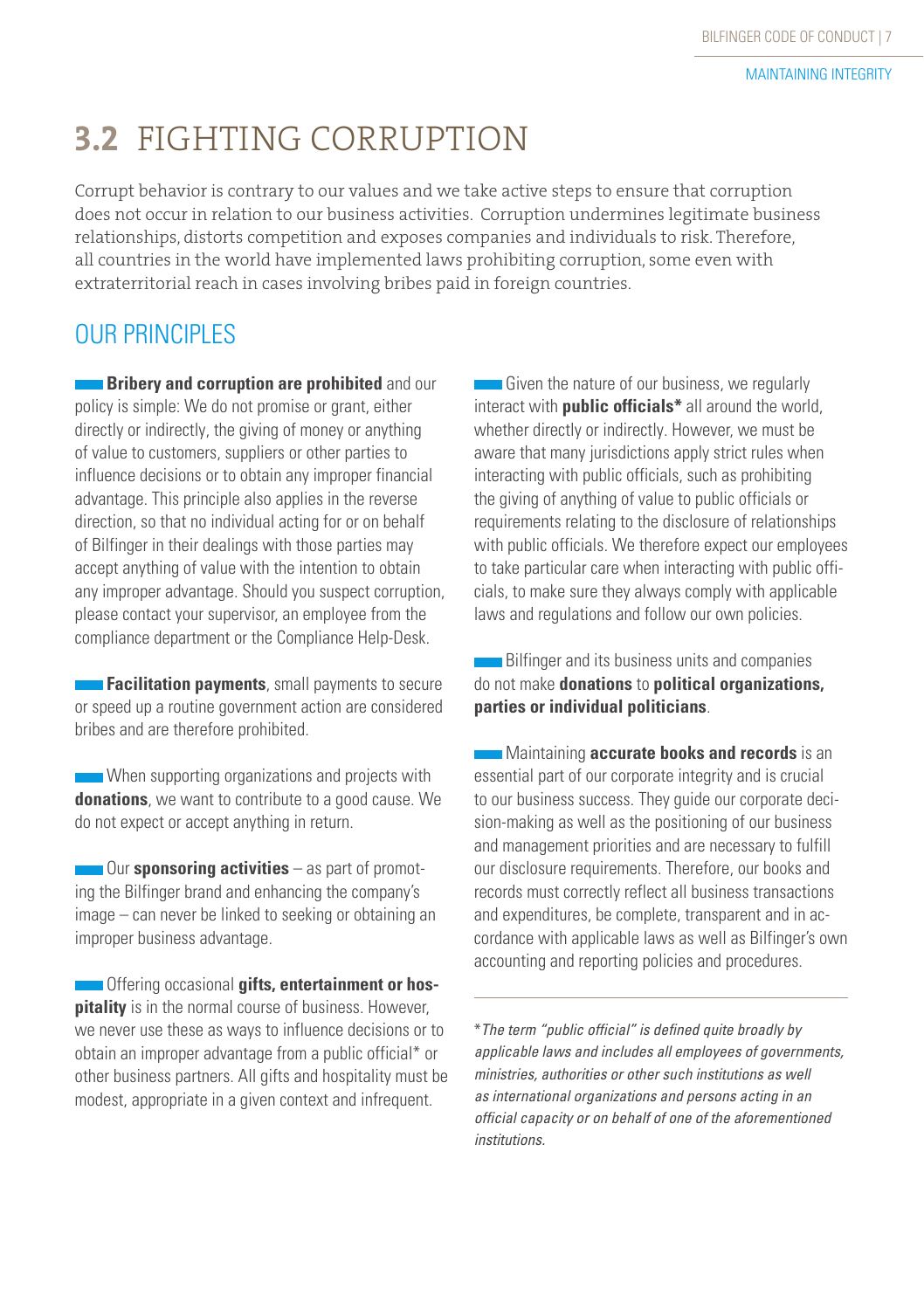## **3.3** AVOIDING CONFLICTS OF INTEREST

Conflicts of interest can arise when a person's self-interest conflicts with the company's business interests. Even the appearance of a conflict of interest may be difficult, if an observer could reasonably conclude that a person's objectivity or independence could be affected.

We pay special attention to activities that constitute or could constitute a conflict of interest.

#### **OUR PRINCIPLES**

**As an employee of Bilfinger, you must ensure that** you always act in the **best interest of our company**. We avoid all situations where our own social, financial, political or other personal **interests conflict**, or **could conflict, with the business interests** of Bilfinger.

**Employees considering secondary employment relationships** with another business or any directorship in another organization must report such relationships and obtain prior approval.

**EXECUTE:** Bilfinger generally permits the **hiring of employees' family members** or those who have a personal relationship with an employee, as long as the individual was independently assessed and deemed qualified for the job and there is no actual or potential conflict of interest.

**Employees holding significant financial or other interests** in a company that can pose a conflict of interest must report those holdings and obtain approval.

## **3.4** MONEY LAUNDERING

Money laundering refers to financial or legal transactions in which money obtained or generated by unlawful activity is disguised by infiltrating the legal circuit of finance and business in order to hide the money's origin. Money laundering is a punishable offense in almost all countries in which Bilfinger is active.

#### OUR PRINCIPLES

**Bilfinger only accepts money from legal sources.** Employees are to obtain detailed information about the business background of the business partner. the business partner himself and the purpose of the intended business before larger business transactions in particular. In case of doubt and if irregularities are suspected, please immediately contact your supervisor, an employee from the compliance department or the Compliance Help-Desk.

When entering into a relationship with a customer or with business partners in particular, we need to be aware of **warning signs** of money laundering. These include unusual payment methods, escrow accounts and a lack of clarity regarding the economic beneficiary.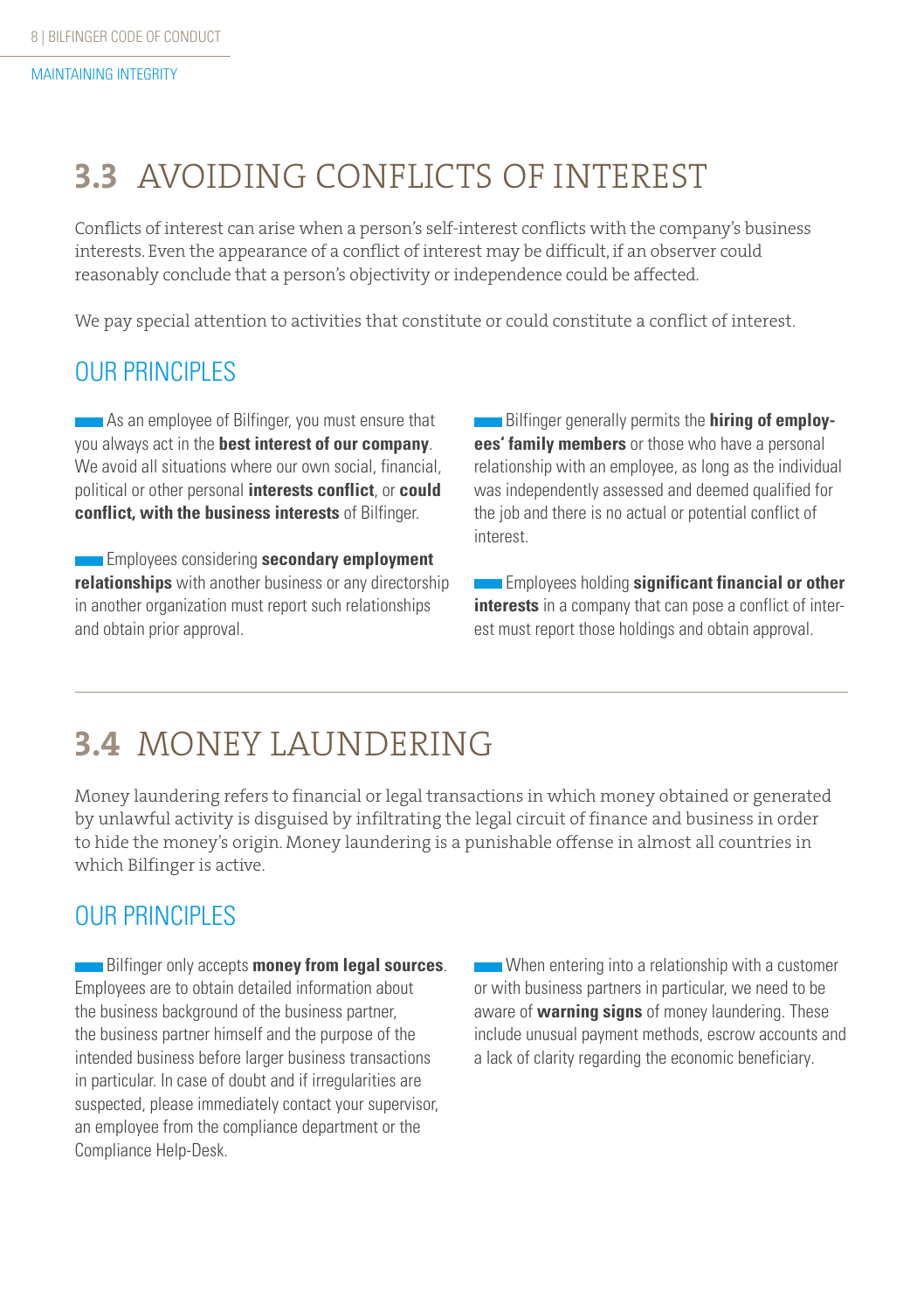## **USING ASSETS AND 4 INFORMATION**

#### **AT BILFINGER WE**

- protect corporate assets and intellectual property, because they are important for defending our market position and for maintaining our competitiveness
- have an obligation to comply with data protection requirements
- attach great importance to the protection of business secrets and comply with the rules which govern disclosure and communication of corporate information
- never engage in insider trading, either directly or indirectly

## **4.1** HANDLING INTELLECTUAL PROPERTY AND PHYSICAL ASSETS

Intellectual assets consist of intangible assets and proprietary, confidential information. Intellectual property also represents an asset for Bilfinger and thereby has a notable financial signifiance. These assets may be registered (e.g. patents) or unregistered (e.g. trade secrets), and can include for example:

- − trademarks, patents, copyrights
- − commercial, financial, production data
- − research and development data, including know-how and innovation
- − business records and files
- − customer and supplier information

Physical assets are tangible items of direct economic value that can include, for example, cash, equipment, inventories or real estate and land owned by Bilfinger.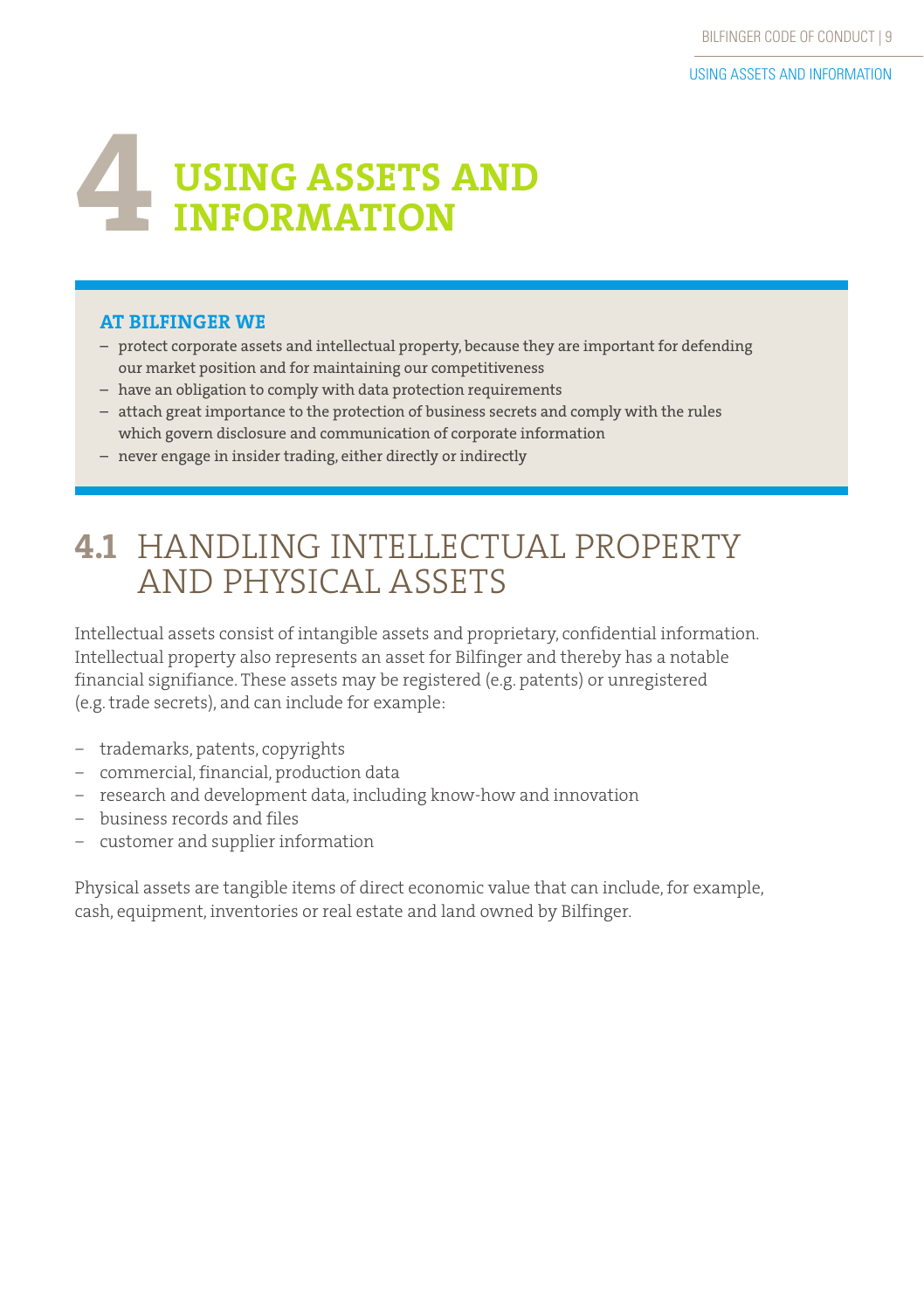## **OUR PRINCIPLES**

**Bilfinger expects its employees to assume responsibility for the Group's assets**, and to safeguard them from theft, abuse and waste.

We are committed to **respecting the privacy of customers and individuals** and take the necessary measures to ensure data accuracy and security (for example relating to confidential customer data, employees' health records or social security information).

**We are cautious when exchanging sensitive information**. Any such disclosure must always be in line with our established business, communication and disclosure processes under consideration of appropriate protective measures. We only share confidential information with others if they have a legitimate business need to know and use non-disclosure agreements prior to sharing such information.

**We must communicate accurately and consistently**. Therefore, only authorized individuals are entitled to communicate corporate information on behalf of Bilfinger to external channels. Relations with the media, investors, financial analysts and public institutions are the sole task of the communications and investor relations departments and the responsible management.

### **4.2** INSIDER INFORMATION AND TRADING

Insider information is any material information about our company that is not generally available to the public and which likely can have a significant effect on the share price should it be disclosed. Material information is information that a reasonable investor would consider important when making a decision to trade with stocks or other securities.

Insider trading is the trading of a publicly-listed company's stock or securities by individuals who have access to insider information about the company. In most countries, trading based on insider information is illegal because it provides the insider with an unfair advantage.

#### **OUR PRINCIPLES**

The trading of shares or securities of Bilfinger on the **basis of insider information** is strictly prohibited.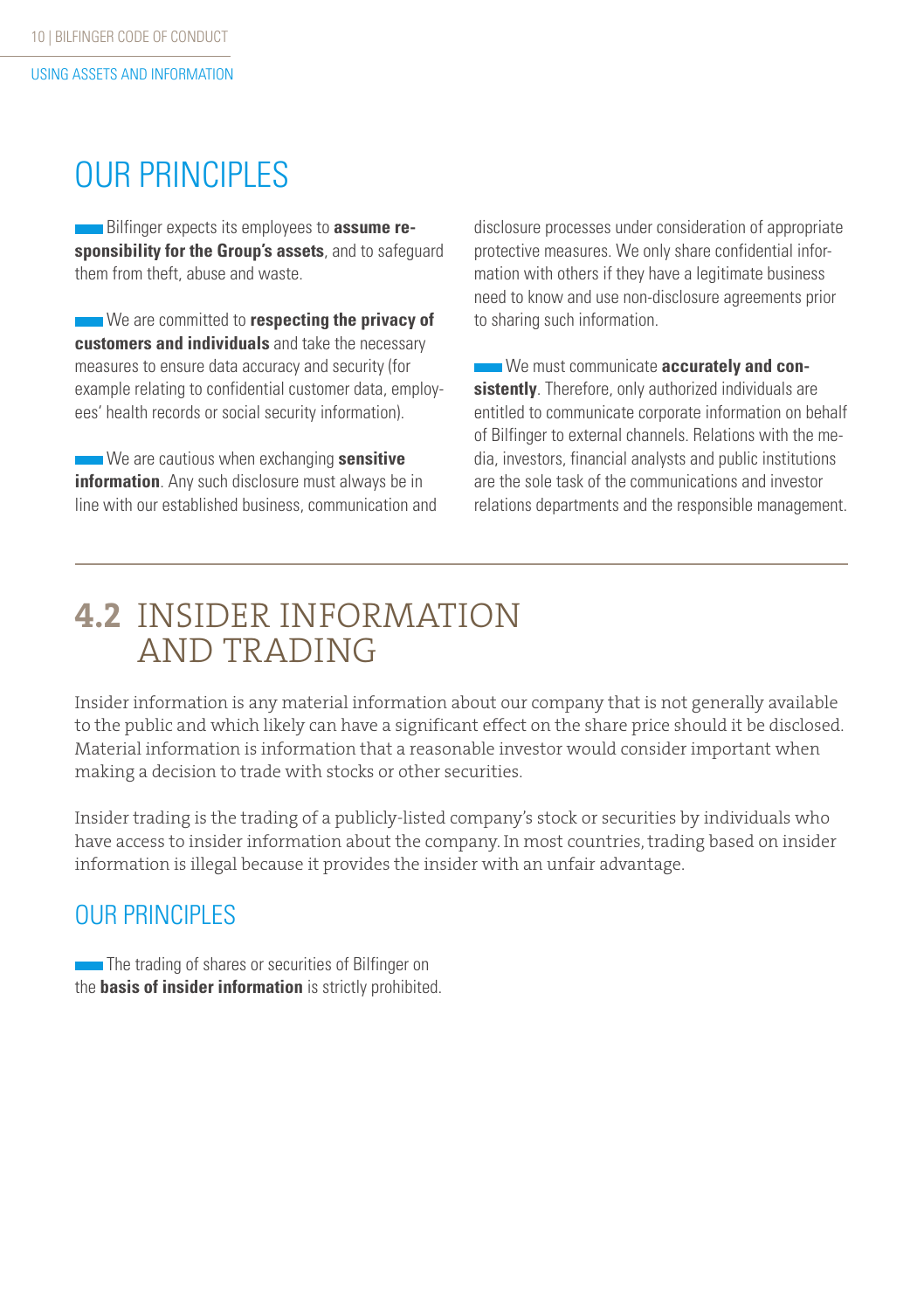## **5 COMPETITIVE BEHAVIOR**

#### **AT BILFINGER WE**

- compete fairly and succeed on the basis of the quality of our services and products
- stand for excellence and deliver quality and innovation to customers
- make sure that our subcontractors and suppliers operate in accordance with our own integrity requirements

## **5.1** COMPETING FAIRLY

Competitive markets are important because they enable economic prosperity and contribute to social balance, but only work properly when the market participants respect the principles of fair competition. To ensure markets operate in that way, many countries have introduced laws prohibiting anti-competitive practices. Anti-competitive behavior can have major negative consequences for Bilfinger, such as financial losses, large fines, reputation damage or a loss of market share.

Examples of anti-competitive practices:

- − Exchanging data and information with competitors (e.g. about pricing, market conditions, customers, sales, production capacities)
- − Dividing up or allocating customers, markets, products and services with competitors
- − Horizontal price fixing, in whichever form
- − Bid rigging (conspiracy between bidders in connection with a tender)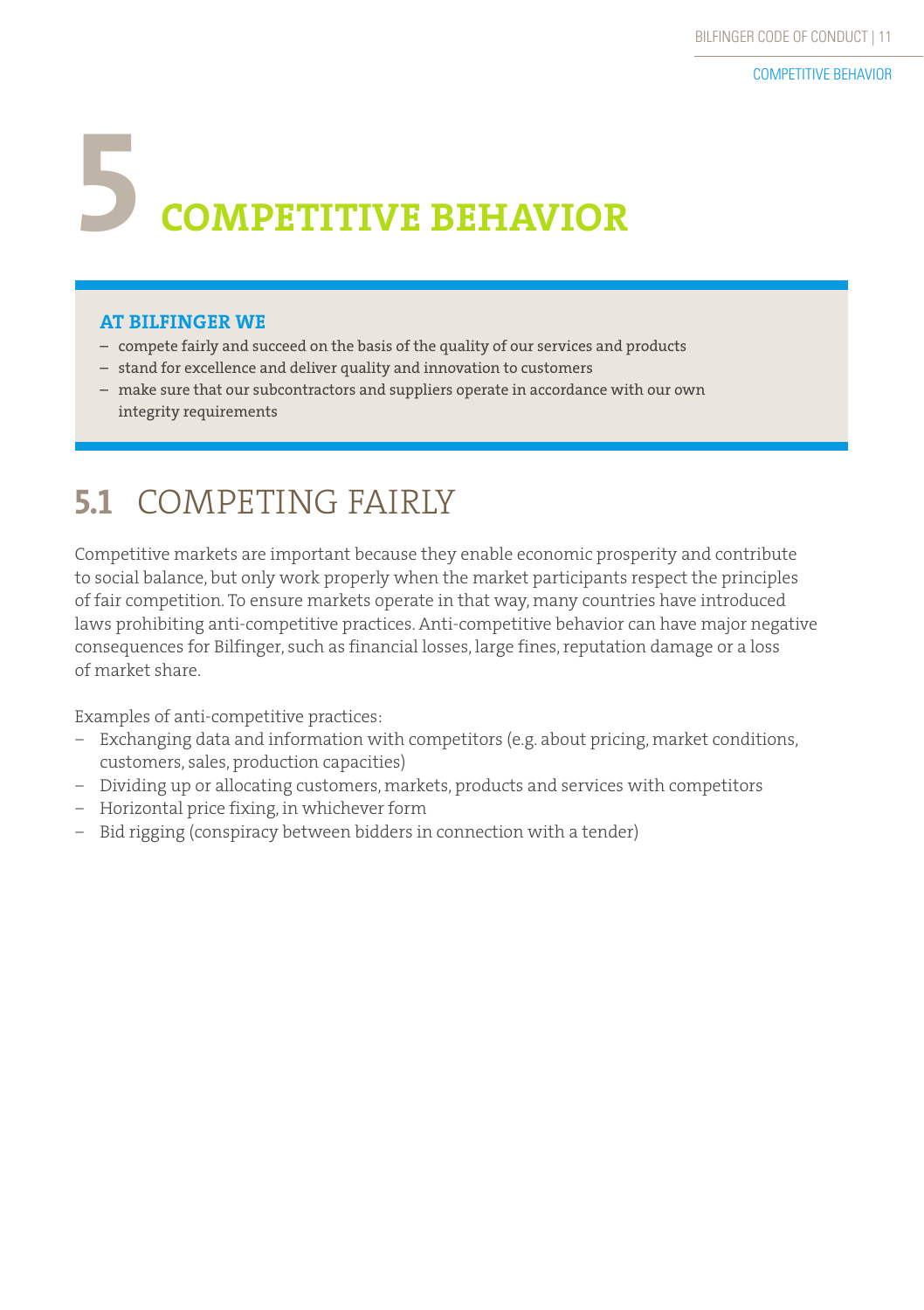#### OUR PRINCIPLES

Our customers choose us because of the **high quality of our work** at competitive prices.

**Bilfinger is committed to ensuring that all competition is fair**. We do not engage in any activities that could reasonably be construed as being anti-competitive, abusive or unfair.

**As a general principle, there are fields in which it** is conceivable that Bilfinger might cooperate with its

competitors; for example **cooperation agreements**, bidder and joint venture groups, or consortia. In any case, Bilfinger's legal department must review whether or not such cooperation with competitors is permissible.

**We do not seek to obtain competitive intelligence** through unlawful practices (for example through industrial espionage, bribery, theft, electronic eavesdropping) and refrain from making false or misleading statements about our competitors or their services.

### **5.2** COOPERATION WITH SUBCONTRACTORS AND SUPPLIERS

We rely on long-term, intensive relationships with our business partners. Together we find innovative solutions for our customers and create continuous, efficient supply chains. We make sure that the procurement, production and supply processes of our suppliers are sustainable and responsible. It is particularly important to us that our subcontractors and suppliers share our values and comply with all applicable laws.

#### **OUR PRINCIPLES**

**We want to be a fair and reliable partner for our subcontractors and suppliers** and enter into relationships which are beneficial for both parties.

**COUT CHOICE OF SUPPLIER IS based on transparent criteria and processes** and takes into account the principles of free and fair competition.

**COME Code of Conduct for suppliers** obligates our subcontractors and suppliers to act in **accordance with the principles** of the Code of Conduct and

generally accepted standards as well as to comply with applicable laws and specifications. We also ask our suppliers to ensure that their own subcontractors and suppliers abide by these principles.

If there are sufficient grounds to assume that a subcontractor or supplier does not meet with our expectations and requirements, **we examine whether we would like to continue to have business relationships with this company.**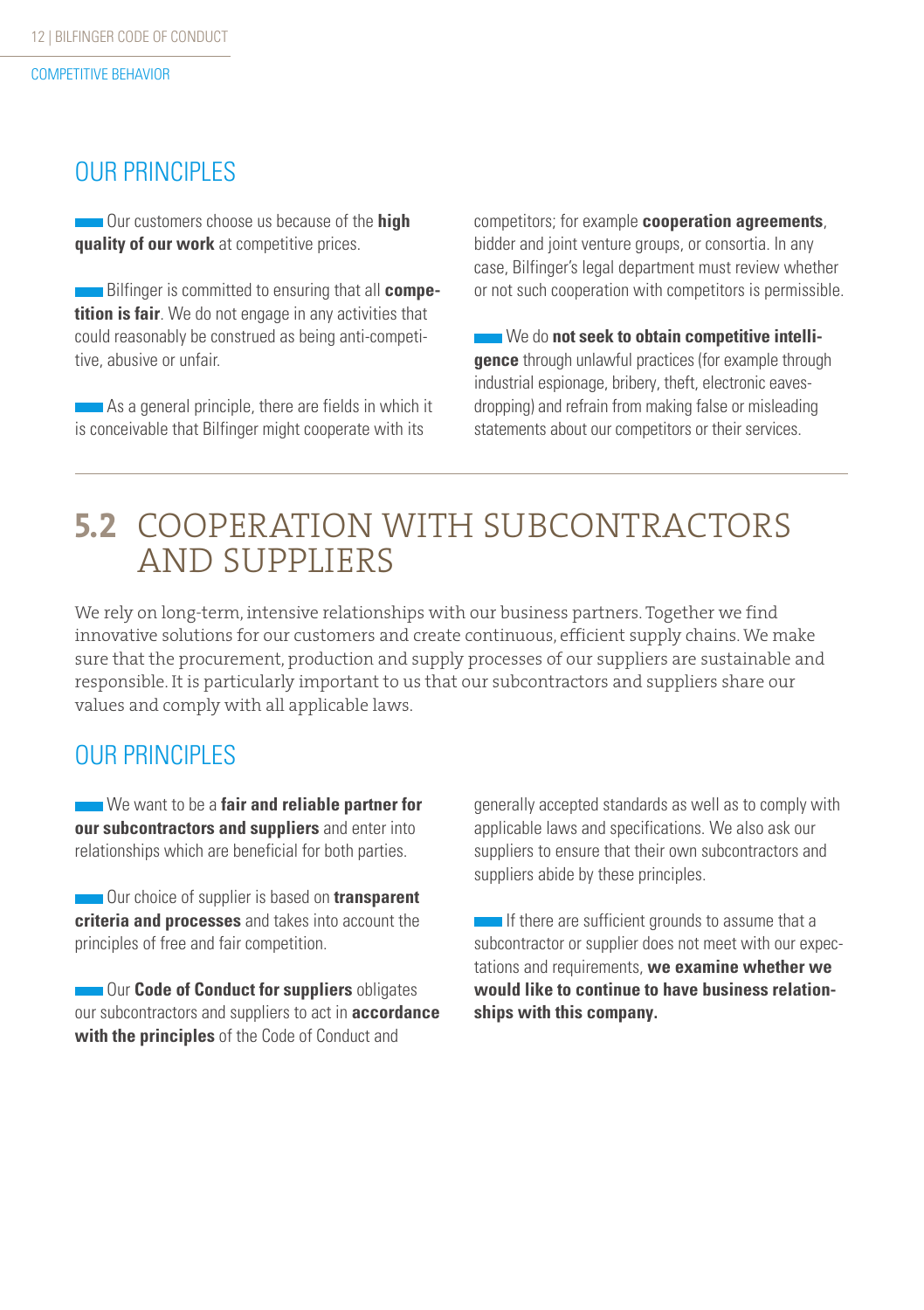# **6EMPLOYEES**

#### **AT BILFINGER WE**

- provide safe workplaces and promote employee health
- value diversity, respect each other and offer fair employment practices
- assure the rights of association and collective bargaining
- encourage employees to participate and engage in social projects

## **6.1** OCCUPATIONAL HEALTH & SAFETY

Bilfinger strives to provide optimum working conditions. Occupational health and safety is a top priority. Managers are committed to actively promoting health and safety and set the right example, as set out in our Health, Safety, Environment and Quality (HSEQ) programs.

#### **OUR PRINCIPLES**

**We commit to occupational safety, including customers and suppliers**, at all levels of the Group and jointly strive to achieve the goal of "Zero Harm". We continuously invest in safety awareness programs and the development of our safety culture to achieve this objective.

**We care about the health of our employees** and are committed to preventing company-related illnesses. This includes regularly inspecting workplaces and working conditions as well as making health programs available to our employees.

**Bilfinger is a drug-free workplace**. We do not permit employees to consume intoxicating substances, including alcohol, while at work for our company.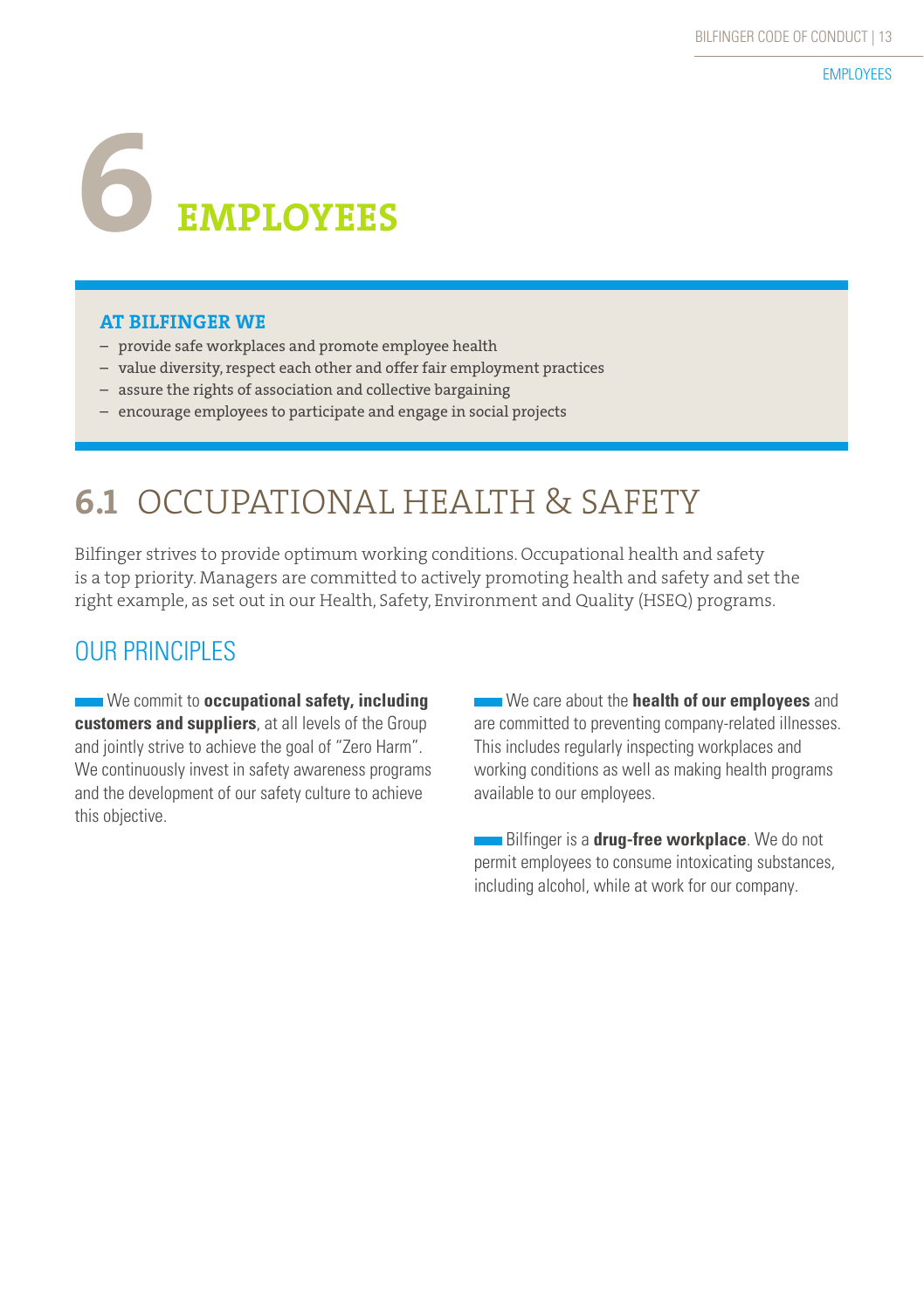## **6.2** FAIR EMPLOYMENT

A core element of our business performance is the recruitment, retention and development of qualified and dedicated individuals. An international and diversified company like Bilfinger depends on employees who bring a broad set of experience, qualifications and perspectives to their jobs and thus help us to successfully meet business challenges with their individual competences.

#### OUR PRINCIPLES

We develop our employees' skills, promote their performance and treat each other with respect, fairness and loyalty.

**At Bilfinger, we value cultural diversity** and are committed to a **discrimination-free workplace**. All employees enjoy the same opportunities in terms of hiring, promotion, remuneration and ongoing development, irrespective of their ethnicity, gender, sexual orientation, religion, ideology, disability or age.

Bilfinger actively **combats** every form of **illegal employment and unfair employment** contracts and we adhere to international labor standards and respect human rights at all our locations.

**Respecting employee rights** and giving staff their legal right to have a say are a matter of course at Bilfinger. Management and employee representatives maintain regular and respectful communication.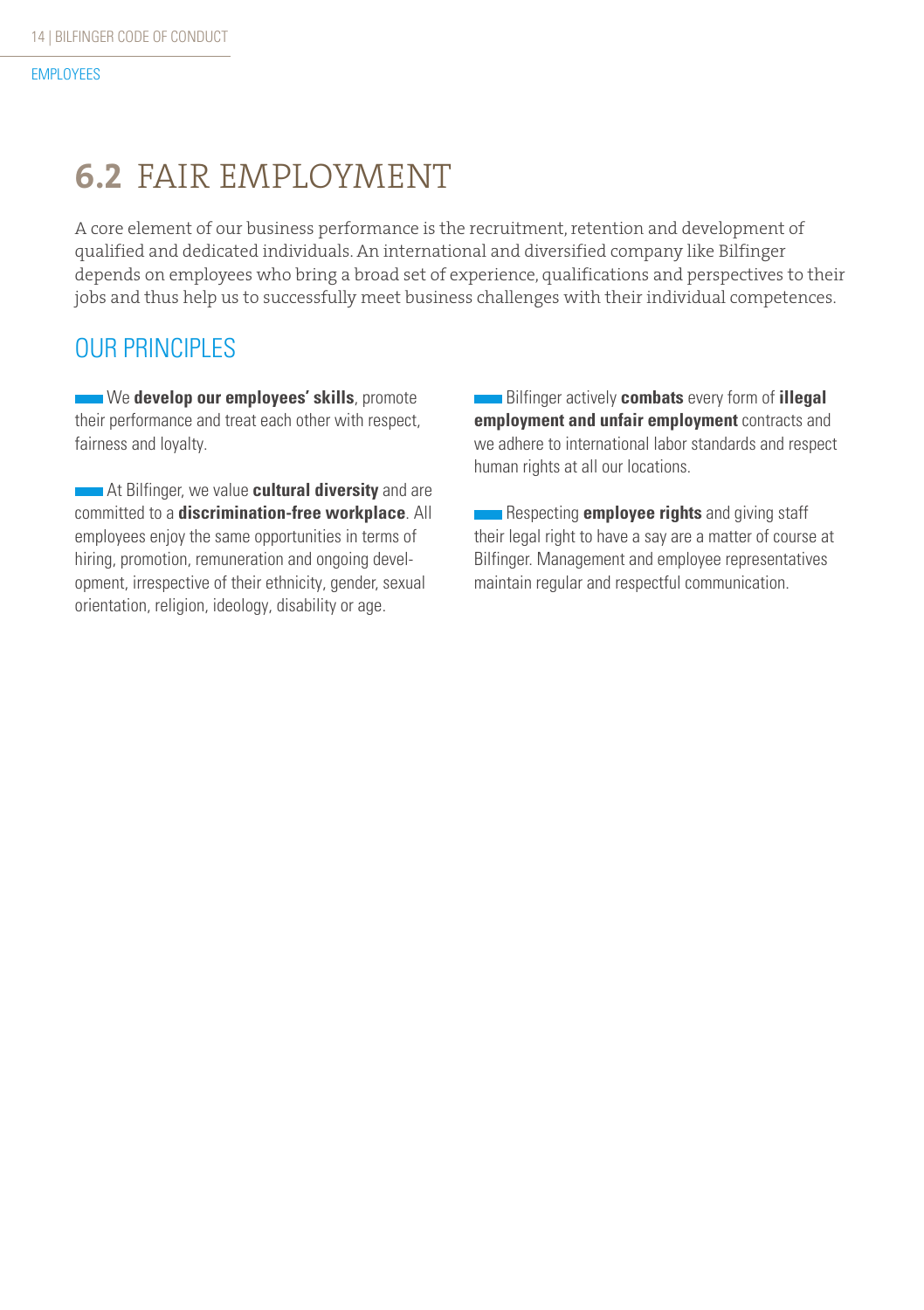## **OUR RESPONSIBILITY TO SOCIETY AND THE ENVIRONMENT 7**

#### **AT BILFINGER WE**

- respect human rights
- care about our role as a good corporate citizen and view sustainability as an integral part of our corporate culture as well as a condition for long-term business success
- help our customers to operate sustainably

## **7.1** HUMAN RIGHTS

Guided by our values and beliefs and in accordance with internationally recognized standards of conduct, Bilfinger assumes responsibility for respecting human rights wherever we operate. We fully subscribe to the principle that every human being has the right to be treated with dignity, fairness and respect.

#### **OUR PRINCIPLES**

**We are fundamentally committed to respecting human rights**, consistent with the United Nations Universal Declaration of Human Rights and the United Nations Global Compact Initiative.

**We uphold the dignity, fundamental freedoms and human rights** of our employees, business partners and the communities in which we live and work. We respect all individuals with whom we have relationships through our activities.

**We do not tolerate any form of discrimination**, harassment or physical assault, or any form of child, forced or compulsory labor.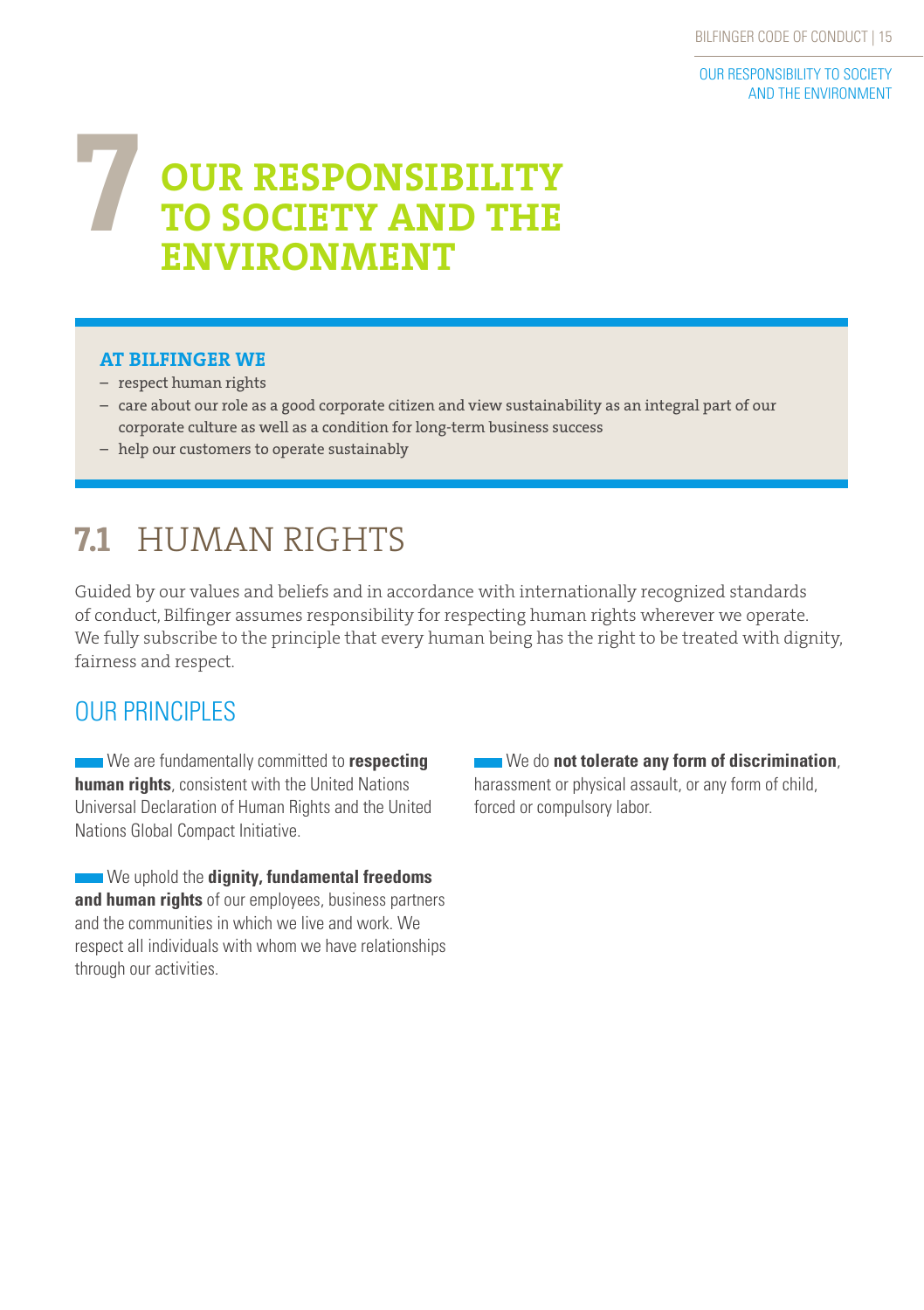OUR RESPONSIBILITY TO SOCIETY AND THE ENVIRONMENT

## **7.2** SOCIETY AND COMMUNITIES

We endeavour to create values for society which go beyond the creation of jobs.

#### **OUR PRINCIPLES**

We are aware that we have an influence on and can positively change society through our business activities, our human resources policy, our conduct toward the environment and many other factors. Bilfinger uses its influence as an employer, its presence at many locations and its technical knowledge to make its own **individual contribution to social development**.

**Donation and sponsoring activities** in line with our values are part of Bilfinger's social commitment and responsibility for the common good. Bilfinger also encourages the **personal and social commitment** of its employees.

## **7.3** ENVIRONMENT

We care about maintaining good living conditions for future generations and we act as a good steward for our environment.

#### **OUR PRINCIPLES**

**We recognize our responsibility for the environment** and reflect this commitment in our Bilfinger Mission Statement. We specify our rules and expectations in our Group Health, Safety, Environment and Quality (HSEQ) principles.

We seek to conduct our operations safely, continuously reduce the environmental impact of our business activities and make an active contribution to **environ-** **mental and climate protection** and the conservation of natural resources. We thereby exceed the specifications of legal requirements.

We create innovations that have a **sustainable and reliable benefit for our customers**. Our products and services help our customers to achieve improved energy and process efficiency and thus achieve their own sustainability ambitions.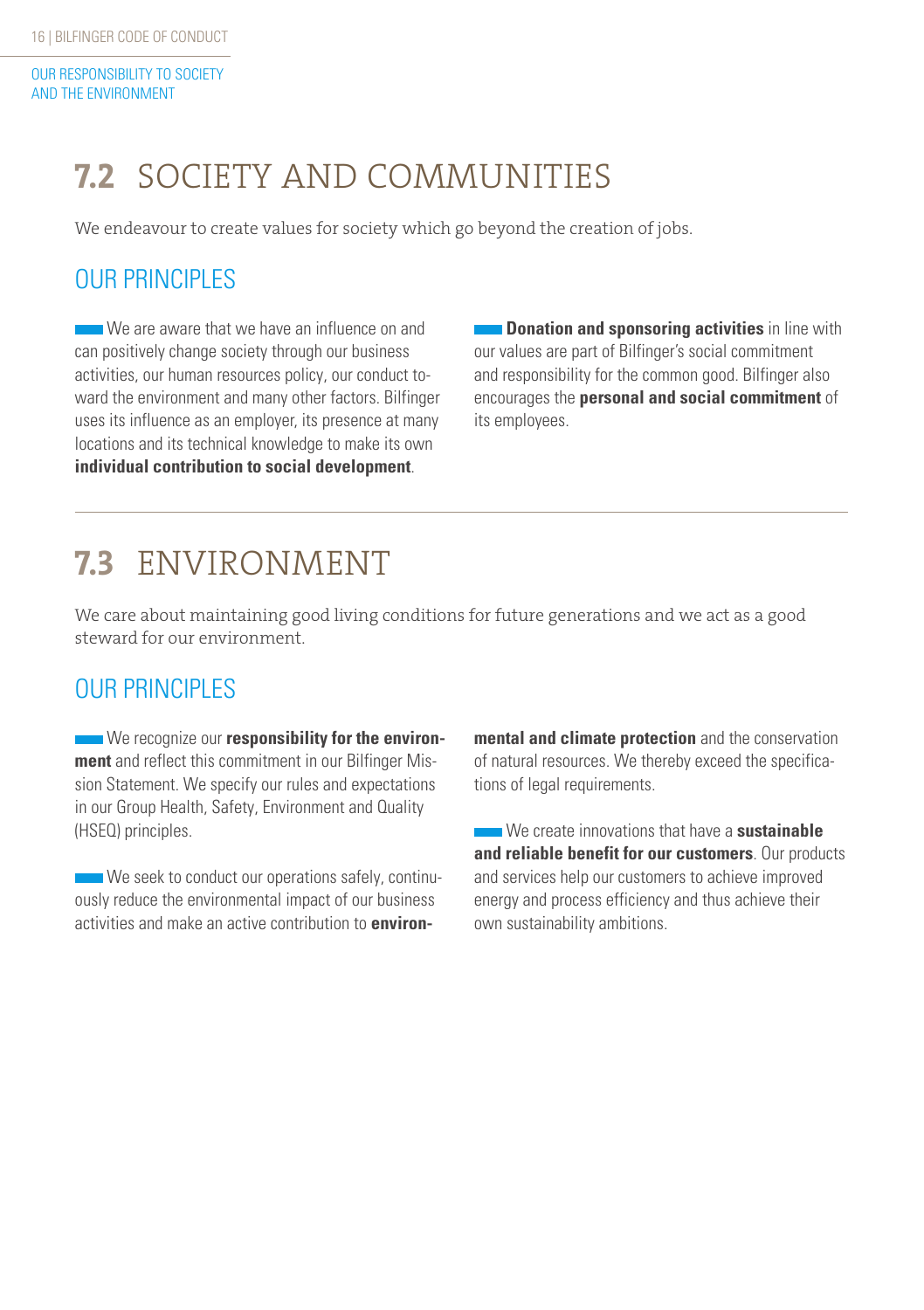# **8 FURTHER GUIDANCE**

## **8.1** INFORMATION AND MONITORING

The Bilfinger Executive Board actively promotes the Group-wide distribution of this Code of Conduct and makes sure that its managers are in a position to properly instruct and guide all employees. Our entire company ensures that the provisions in this Code of Conduct are applied globally.

Employees are asked to acknowledge that they have received and read the Code of Conduct. The specifications included in the Code of Conduct form part of the regular staff appraisals.

The Code of Conduct will be regularly reviewed and, based on the review results, updated as and when required.

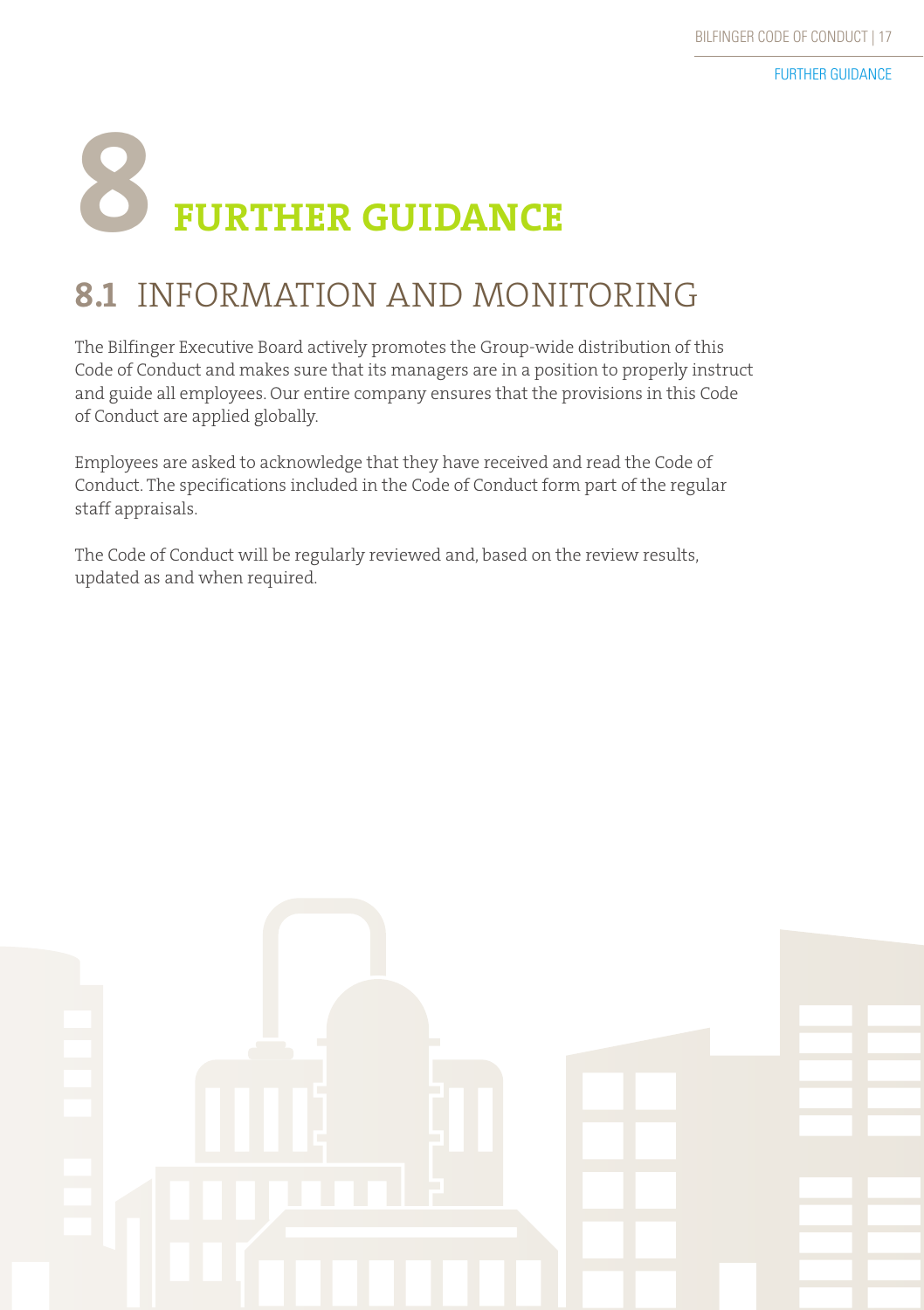### **8.2** REPORTING OF VIOLATIONS AND CONCERNS

Every one of us is encouraged to report in good faith any known or suspected violation of the principles and contents of this Code of Conduct, the Group policies and procedures, as well as breaches of applicable laws and regulations.

Bilfinger is committed to creating an environment and culture where employees feel free to raise their concerns. If permissible by local law, any raised concern or allegation can be submitted both confidentially and anonymously. Any person making such a submission will be protected from reprisal or retaliation, if the concern or allegation has been raised in good faith and in line with the principles stated in the Code of Conduct.

If you are involved in or become aware of something that may be in violation of our Code of Conduct, the Group policies and procedures, or laws and regulations, we encourage you to use the following channels:

- your supervisor
- any person of trust at Bilfinger
- our Confidential Reporting Line at www.compliance.bilfinger.com, in the intranet under Corporate departments/Compliance or by phone at 00800 245 34 64 37. Other telephone numbers are available in some countries. You can find an overview at the Bilfinger website or intranet site mentioned above.

Bilfinger takes all allegations seriously, as long as they are made in good faith. Allegations are investigated for potential unethical or illegal conduct in accordance with locally applicable law and our internal policies and procedures. Corrective measures will be implemented if necessary. To support this process, everybody is expected to cooperate in an investigation.

Bilfinger will not tolerate any breaches of this Code of Conduct, the associated policies and procedures. Any violation will have serious consequences and will lead to disciplinary action, up to and including termination of employment and where required, reporting to relevant authorities.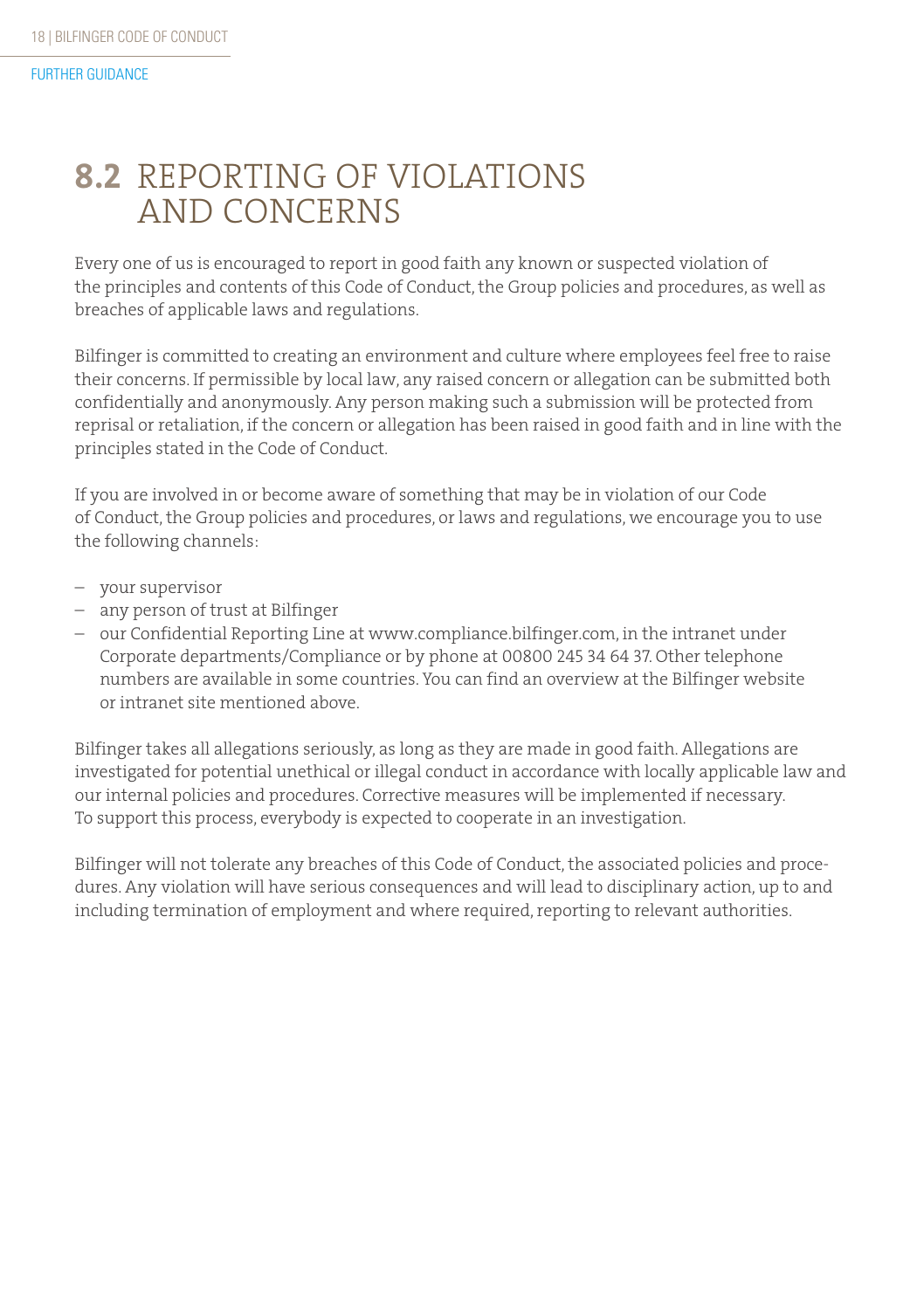### **8.3** CONSULTATION AND INFORMATION

This Code of Conduct cannot cover or anticipate every possible situation you may encounter as an employee or manager of our company. While the policies and procedures provide more specific guidance, you may still have questions.

If you are in doubt, always ask. Reach out to your manager, or if you would like to discuss a specific situation or concern outside your immediate work environment, use the various contacts in our compliance organization. The Compliance Help-Desk is available for questions about all aspects of compliance and integrity:

### **THE COMPLIANCE HELP-DESK.**

**+49 (0) 6102 833-9700**

**compliance.helpdesk@bilfinger.com**